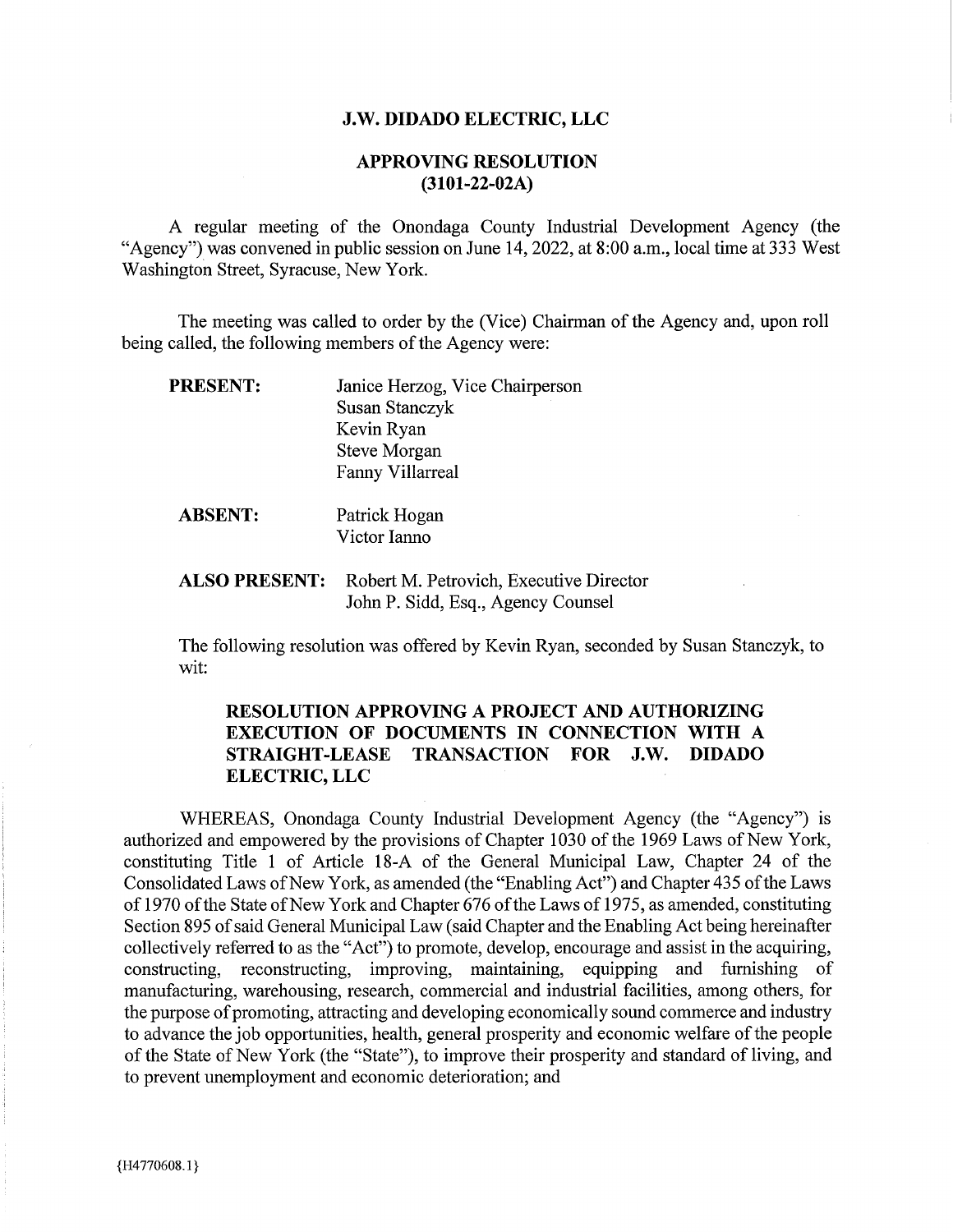of the State of New York (the "State"), to improve their prosperity and standard of living, and to prevent unemployment and economic deterioration; and

WHEREAS, to accomplish its stated purposes, the Agency is authorized and empowered under the Act to acquire, construct, reconstruct and install one or more "projects" (as defined in the Act), or to cause said projects to be acquired, constructed, reconstructed and installed, and to convey said projects or to lease said projects with the obligation to purchase; and

WHEREAS, J.W. Didado Electric, LLC (the "Company"), a Delaware limited liability company authorized to do business in New York and G & R Morgan Road, LLC, an Ohio limited liability company, submitted an application, which application was subsequently amended and restated to remove G & R Morgan Road, LLC as an applicant, (the "Application"), on behalf of itself and/or entities formed or to be formed on its behalf, to the Agency, a copy of which Application is on file at the office of the Agency, which Application requests that the Agency consider undertaking a project (the "Project") for the benefit of the Company and/or entities formed or to be formed on its behalf, said Project consisting of the following:  $(A)(1)$  the acquisition of a leasehold interest in all or a portion of an approximately 12.17 acre parcel of land located on Morgan Road in the Town of Clay, Onondaga County, New York (currently tax map no.  $087.-01-01.1$ ) (the "Land"); (2) the construction of an approximately 24,000 square foot steel frame building containing a 2-story approximately 10,000 square feet portion serving as office and workforce training space and an approximately 14,000 square feet portion to include 9 pull-in truck bays for tooling, maintenance and service of trucks, climate-controlled safety equipment storage and general storage, an employee onboarding area and related office space (the "Facility"); and (3) the acquisition and installation therein and thereon of related fixtures, machinery, equipment and other tangible personal property (collectively, the "Equipment") (the Land, the Facility and the Equipment being collectively referred to as the "Project Facility"); (B) the granting of certain "financial assistance" (within the meaning of Section 854(14) of the Act) with respect to the foregoing, including potential exemptions from certain sales and use taxes, real property taxes, real estate transfer taxes and mortgage recording taxes (subject to certain statutory limitations) (collectively the "Financial Assistance"); and (C) the lease (with an obligation to purchase) or sale of the Project Facility to Company or such other person as may be designated by the Company and agreed upon by the Agency; and

WHEREAS, the members of the Agency adopted a resolution on March 8, 2022 authorizing a public hearing with respect to the Project in compliance with the provisions of Section 859-a of the Act (the "Public Hearing Resolution"); and

WHEREAS, pursuant to the authorization contained in the Public Hearing Resolution, the Executive Director of the Agency (A) caused notice of a public hearing of the Agency (the "Public Hearing") pursuant to Section 859-a of the Act, to hear all persons interested in the Project and the Financial Assistance being contemplated by the Agency with respect to the Project, to be mailed on March 14, 2022 to the chief executive officers of the county and of each city, town, village and school district (collectively the "Affected Tax Jurisdictions") in which the Project Facility is located, (B) caused notice of the Public Hearing to be published on March 13, 2022 in The Post-Standard, a newspaper of general circulation available to the residents of the Town of Clay, Onondaga County, New York, (C) conducted the Public Hearing on April 5, 2022 at 10:00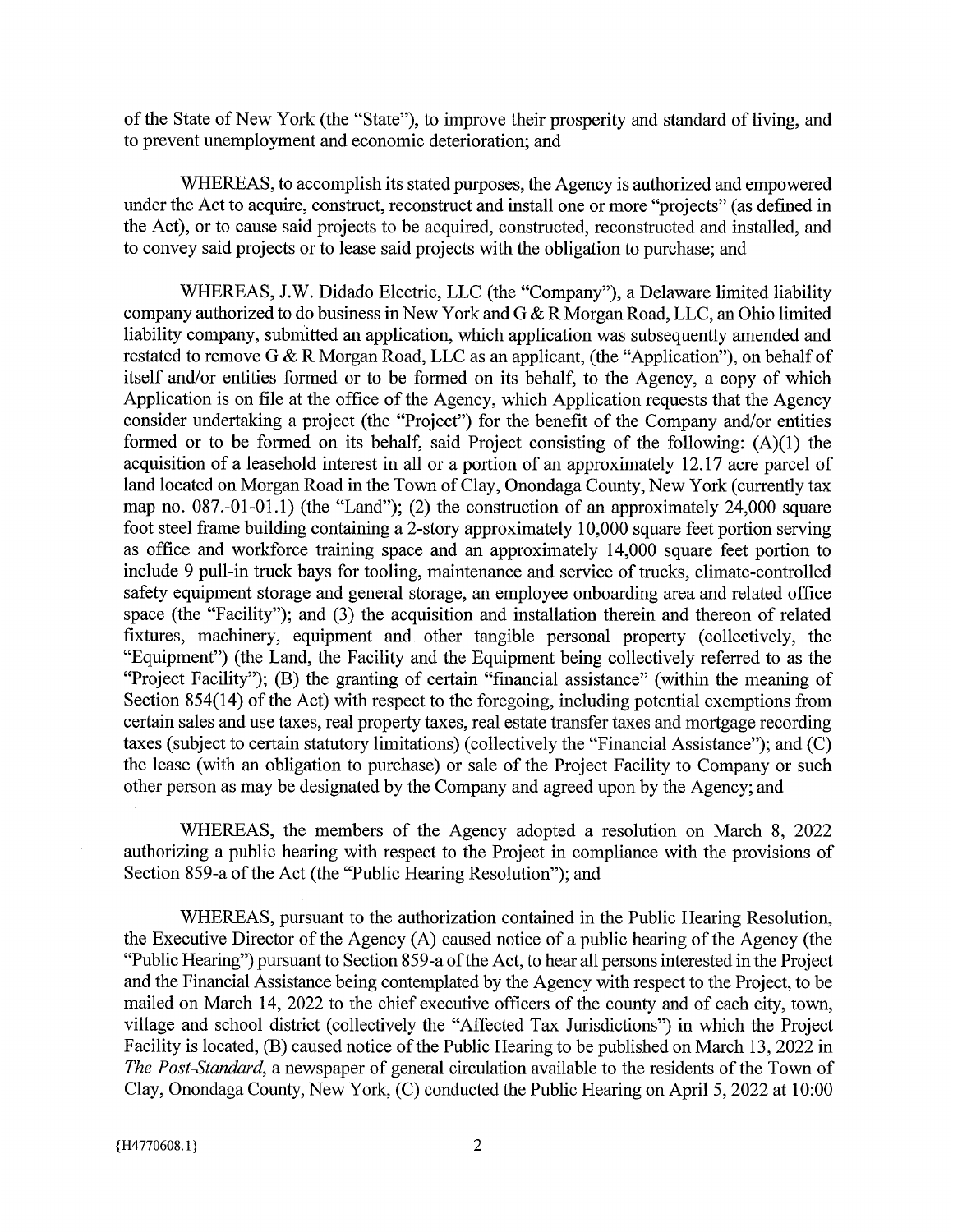a.m., local time at Clay Town Hall, 4401 Route 31, Clay, New York, and (D) prepared a report of the Public Hearing (the "Public Hearing Report") fairly summarizing the views presented at such Public Hearing and caused copies of said Public Hearing Report to be made available to the members of the Agency; and

WHEREAS, pursuant to Article 8 of the Environmental Conservation Law, Chapter 43-B of the Consolidated Laws of New York, as amended and the regulations adopted pursuant thereto by the Department of Environmental Conservation of the State of New York, being 6 NYCRR Part 617, as amended (collectively "SEQRA"), the Agency is required to review the Project to determine whether it may have a significant adverse effect on the environment therefore requiring the preparation of an environmental impact statement; and

WHEREAS, SEQRA requires that review of all Type I actions be coordinated among all Involved Agencies, that one Involved Agency assume the role of "Lead Agency" with primary responsibility to conduct the review and determine whether an action may have a significant adverse impact, and the Company applied to the Town Planning Board of the Town of Clay, Onondaga County, New York ("Planning Board") for Site Plan approval relating to the Project and the Planning Board characterized the Project as a Type I action and declared its intention to act as Lead Agency and to coordinate review, and the Planning Board identified the Agency as an Involved Agency for the Project and the Agency did not object to the Planning Board serving as Lead Agency, and the Planning Board duly reviewed the anticipated environmental impacts associated with the Project and by Resolution dated June 8, 2022, issued a "determination of significance" that the Project will not have a significant adverse environmental impact ("Negative Declaration") and, as a result of the issuance of that Negative Declaration by the Lead Agency, the requirements of SEQRA have been met and no further action is required by the Agency for the Project to comply with SEQRA; and

WHEREAS, the Agency has given due consideration to the Application, and to representations by the Company that (A) the granting by the Agency of the Financial Assistance with respect to the Project will be an inducement to the Company to undertake the Project in Onondaga County, New York and (B) the completion of the Project will not result in the removal of a plant or facility of any proposed occupant of the Project Facility from one area of the State to another area in the State and will not result in the abandonment of one or more plants or facilities of any occupant of the Project Facility located in the State; and

WHEREAS, the Agency desires to encourage the Company to preserve and advance the job opportunities, health, general prosperity and economic welfare of the people of Onondaga County, New York by undertaking the Project in Onondaga County, New York; and

WHEREAS, in order to consummate the Project and the granting of the Financial Assistance described in the notice of the Public Hearing, the Agency proposes to enter into the following documents (hereinafter collectively referred to as the "Agency Documents"): (A) a certain underlying lease agreement (and a memorandum thereof) (the "Underlying Lease") by and between the Company and the Agency pursuant to which the Company will lease to the Agency the Land and all improvements now or hereafter located on the Land; (B) a certain lease agreement (and a memorandum thereof) (the "Lease Agreement") by and between the Company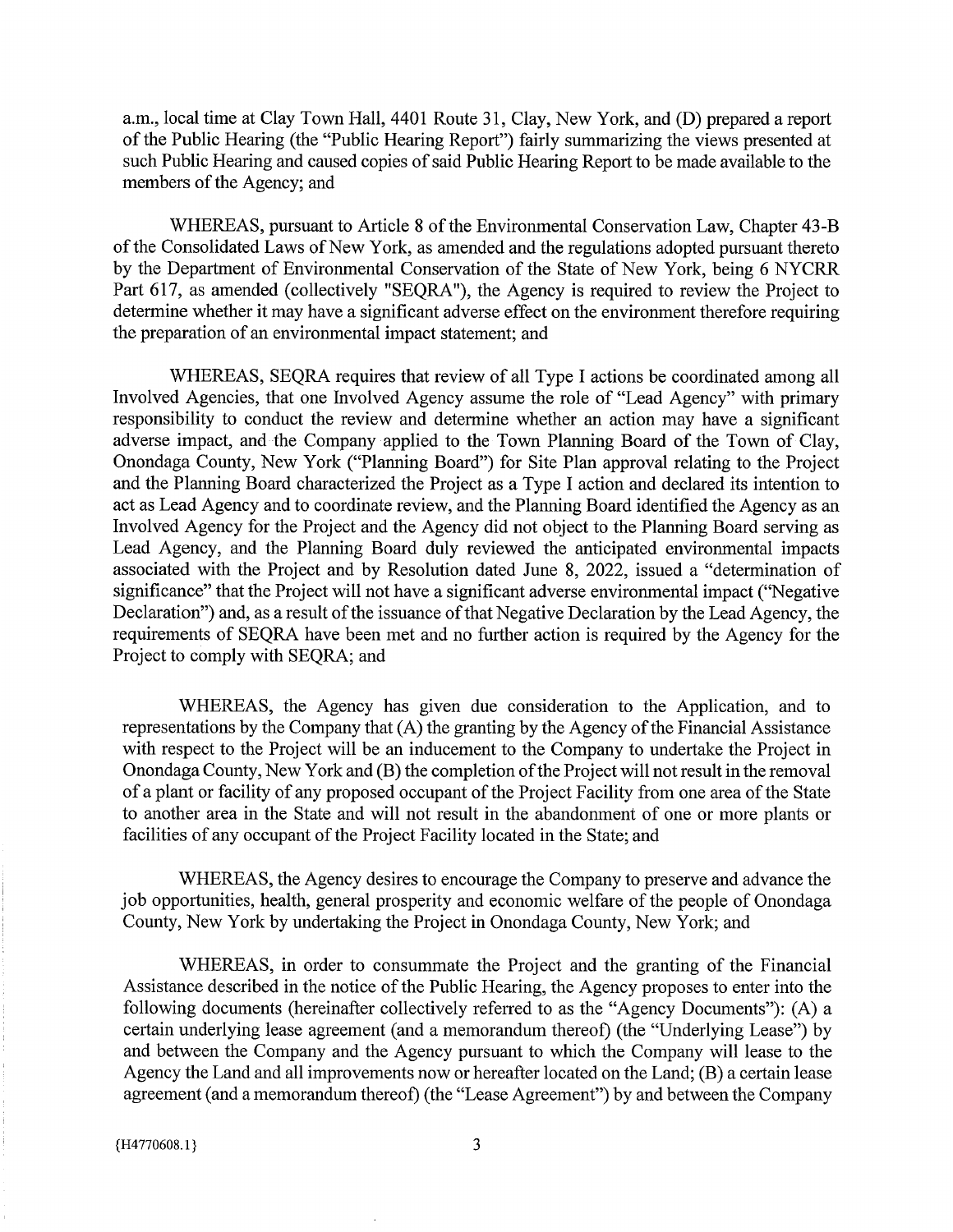and the Agency pursuant to which the Company agrees to undertake the Project as agent of the Agency and the Company further agrees to lease the Project Facility from the Agency and, as rental thereunder, to pay the Agency's administrative fee relating to the Project and to pay all expenses incurred by the Agency with respect to the Project: (C) a payment in lieu of tax agreement (the "PILOT Agreement") by and between the Agency and the Company, pursuant to which the Company will agree to pay certain payments in lieu of taxes with respect to the Project Facility; (D) a project agreement (the "Project Agreement") by and between the Agency and the Company that complies with the requirements of Section 859-a(6) of the Act; (E) a New York State Department of Taxation and Finance form entitled "IDA Appointment of Project Operator or Agency for Sales Tax Purposes" (the form required to be filed pursuant to Section 874(9) of the Act) (the "Thirty-Day Sales Tax Report") and any additional report to the Commissioner of the State Department of Taxation and Finance concerning the amount of sales and use tax exemption benefits for the Project (the "Additional Thirty-Day Project Report"); (F) if the Company intends to finance the Project with borrowed money, a mortgage and any other security documents and related documents (collectively, the "Mortgage") from the Agency and the Company to the Company's lender with respect to the Project (the "Lender"), which Mortgage will grant a lienon and security interest in the Project Facility to secure a loan from the Lender to the Company with respect to the Project (the "Loan"); and (G) various certificates relating to the Project (the "Closing Documents"); and

WHEREAS, the Agency will file with the assessor and mail to the chief executive officers of each "affected tax jurisdiction" (within the meaning of such quoted term in Section 854(16) of the Act) a copy of a New York State Board of Real Property Services Form RP-412a (the form required to be filed by the Agency in order for the Agency to obtain a real property tax exemption with respect to the Project Facility under Section 412-a of the Real Property Tax Law) (a "Real Property Tax Exemption Form") relating to the Project; and

WHEREAS, simultaneously with the execution and delivery of the Agency Documents, the Agency will file with the State Department of Taxation and Finance the Thirty-Day Sales Tax Report and provide a copy of the Thirty-Day Sales Tax Report to the Company; and

WHEREAS, for purposes of exemption from the State sales and use taxation as part of the Financial Assistance requested, "sales and use taxation" shall mean sales and compensating use taxes and fees imposed by article twenty-eight or twenty-eight-A of the State tax law but excluding such taxes imposed in a city by section eleven hundred seven or eleven hundred eight of such article twenty-eight; and

WHEREAS, pursuant to the Act, the Agency desires to adopt a resolution approving the Project and the Financial Assistance that the Agency is granting to the Company with respect to the Project.

NOW, THEREFORE, BE IT RESOLVED BY THE MEMBERS OF THE ONONDAGA COUNTY INDUSTRIAL DEVELOPMENT AGENCY AS FOLLOWS:

Section 1. The Agency, based upon the representations made by the Company to the Agency in the Application, hereby finds and determines that: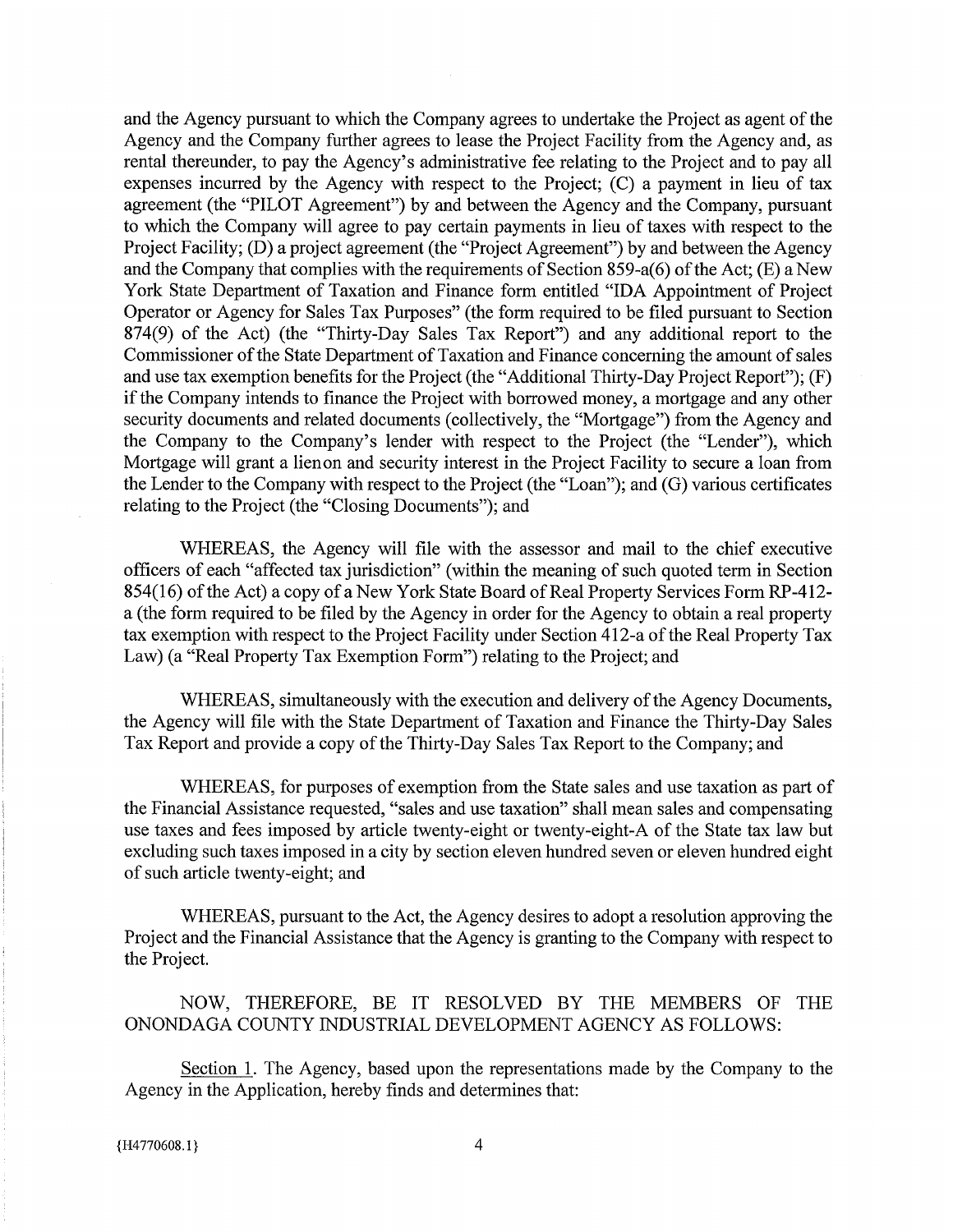By virtue of the Act, the Agency has been vested with all powers  $\mathbf 1$ necessary and convenient to carry out and effectuate the purposes and provisions of the Act and to exercise all powers granted to it under the Act;

 $\mathbf{2}$ The Project constitutes a "project," as such term is defined in the Act;

 $3<sub>l</sub>$ The Project site is located entirely within the boundaries of Onondaga County, New York;

 $\overline{4}$ It is estimated at the present time that the costs of the planning, development, construction and installation of the Project Facility (collectively, the "Project Costs") will be approximately \$8,075,015.00;

5. The completion of the Project will not result in the removal of a plant or facility of any proposed occupant of the Project Facility from one area of the State to another area in the State and will not result in the abandonment of one or more plants or facilities of any occupant of the Project Facility located in the State;

 $6.$ (1) The Project Facility does not constitute a project where facilities or property that are primarily used in making retail sales of goods and/or services to customers who personally visit such facilities constitute more than one-third of the total cost of the Project, and accordingly the Project is not prohibited by the provisions of Section  $862(2)(a)$  of the Act, and (2) accordingly the Agency is authorized to provide financial assistance in respect of the Project pursuant to Section  $862(2)(a)$  of the Act;

 $7<sub>1</sub>$ The acquisition, construction and equipping of the Project Facility and the leasing of the Project Facility to the Company is reasonably necessary to induce the Company to construct the Project in the State;

Based upon representations of the Company and counsel to the Company, 8. the Project Facility conforms with the local zoning laws and planning regulations of Onondaga County and all regional and local land use plans for the area in which the Project Facility is located;

9. The granting of the Financial Assistance by the Agency with respect to the Project will promote and maintain the job opportunities, general prosperity and economic welfare of the citizens of Onondaga County, New York and the State and improve their standard of living, and thereby serve the public purposes of the Act;

10. The Agency has reviewed the Public Hearing Report and has fully considered all comments contained therein;

 $11.$ The Project should receive the Financial Assistance in the form of exemptions from certain sales and use taxes, real property taxes, real estate transfer taxes and mortgage recording taxes (subject to statutory limitations) based on the description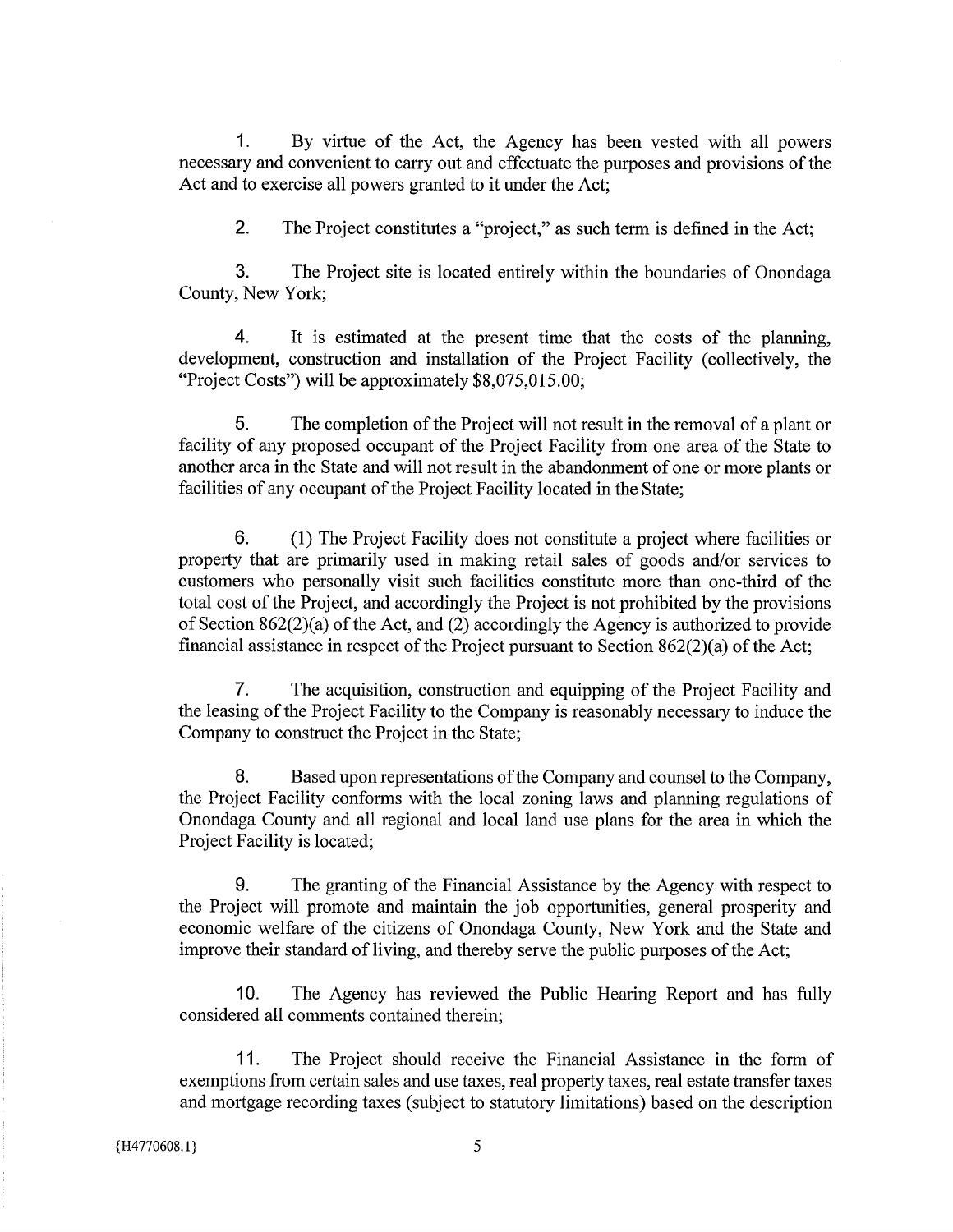of expected public benefits to occur as a result of this Project, as described in the Application, and failure by the Company to meet the expected public benefits will result in a recapture event, as described in the Project Agreement;

 $12.$ It is desirable and in the public interest for the Agency to enter into the **Agency Documents;** 

 $13.$ The Agency has assessed all material information included in connection with the Application necessary to afford a reasonable basis for the decision by the Agency to provide the Financial Assistance for the Project as described herein.

14. The Agency has prepared a written cost-benefit analysis identifying the extent to which the Project will create or retain permanent, private sector jobs, the estimated value of any tax exemption to be provided, the amount of private sector investment generated or likely to be generated by the Project, the likelihood of accomplishing the Project in a timely fashion, and the extent to which the Project will provide additional sources of revenue for municipalities and school districts, and any other public benefits that might occur as a result of the Project; and

 $15.$ The Company has provided a written statement confirming that the Project as of the date of the Application is in substantial compliance with all provisions the Act.

Section 2. In consequence of the foregoing, the Agency hereby determines to:  $(A)$  proceed with the Project; (B) acquire a leasehold interest in the Land and all improvements now or hereafter located on the Land from the Company pursuant to the Underlying Lease and acquire the Equipment pursuant to the Bill of Sale; (C) lease the Project Facility to the Company pursuant to the Lease Agreement; (D) acquire, construct and equip the Project Facility, or cause the Project Facility to be acquired, constructed and equipped, as provided in the Lease Agreement; (E) secure any loan the proceeds of which will be used to acquire, construct and equip the Project Facility by granting a mortgage lien on the Agency's interest in the Project Facility and entering into one or more mortgages and/or assignments of leases and rents in favor of the lender(s); and (F) grant to the Company the Financial Assistance with respect to the Project.

Section 3. Notwithstanding anything herein to the contrary, the amount of State and the local sales and use tax exemption benefit comprising the Financial Assistance approved herein shall not exceed \$323,000.00 and shall last no longer than two years from the execution and delivery of the Agency Documents. The Agency may consider any requests by the Company for increases to the amount of sales and use tax exemption benefits authorized by the Agency upon being provided with appropriate documentation detailing the additional purchases of property or services.

Section 4. Notwithstanding anything herein to the contrary, the amount of mortgage recording tax exemption benefit comprising the Financial Assistance approved herein shall not exceed \$51,479.00.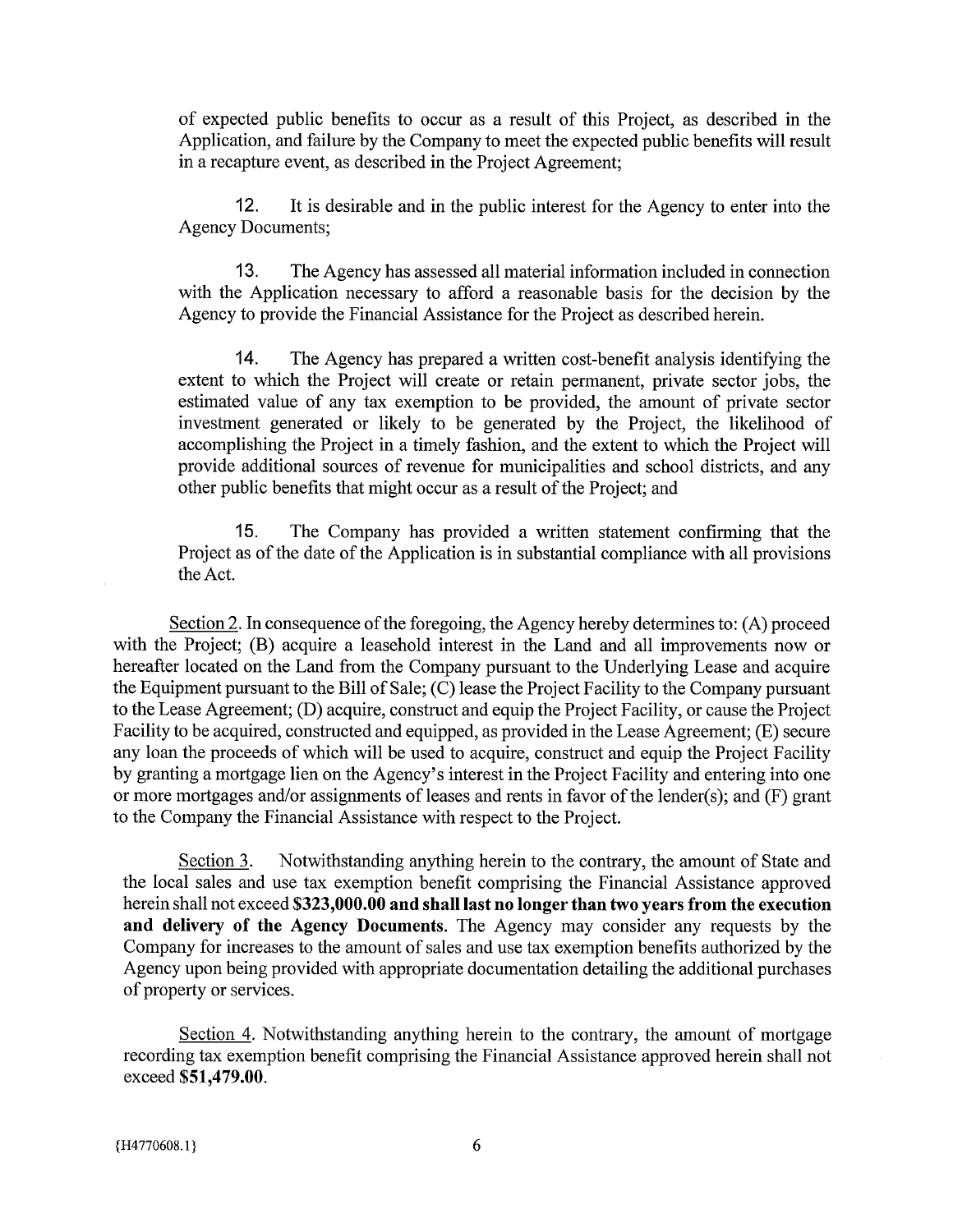Section 5. Notwithstanding anything herein to the contrary, the amount of real property tax abatement benefit comprising the Financial Assistance approved herein shall be approximately \$303,658.00, which amount reflects the total estimated real property tax exemptions for the Project Facility (which constitute those taxes that would have been paid if the Project Facility were on the tax rolls and not subject to the PILOT Agreement) of approximately \$594,567.00, less the total payments in lieu of taxes of \$290,909.00 to be made by the Company to the Affected Tax Jurisdictions with respect to the Project Facility during the term of the PILOT Agreement. The amount of estimated real property tax exemptions is estimated based on an assumed assessed value of the Project Facility and assumed future tax rates of the Affected Tax Jurisdictions; therefore the real property tax abatement benefit is estimated because it is calculated using the estimated real property tax exemptions. The actual amount of real property tax abatement benefit is subject to change over the term of the PILOT Agreement depending on any changes to assessed value and/or tax rates of the Affected Tax Jurisdictions. Exhibit A attached hereto reflects an annual breakdown of the payments in lieu of taxes to be made to the Affected Tax Jurisdictions in each year during the term of the PILOT Agreement ("Total PILOT"), an estimated value of the real property tax exemptions ("Full Tax Payment without PILOT"), and an estimated value of the real property tax abatement benefits ("Net Exemptions").

Section 6. The Agency is hereby authorized to acquire, construct and equip the Project Facility as described in the Agency Documents, to appoint the Company as agent of the Agency to undertake such acquisition, construction and equipping of the Project Facility as described in the Agency Documents, and to do all things necessary or appropriate for the accomplishment thereof, and all acts heretofore taken by the Agency with respect to such acquisition, construction and equipping are hereby ratified, confirmed and approved.

Section 7. The Chairman (or Vice Chairman) and the Executive Director of the Agency, with the assistance of Agency Counsel, are each authorized to negotiate and approve the form and substance of the Agency Documents.

Section 8. (A) The Chairman (or Vice Chairman) and the Executive Director of the Agency are each alone hereby authorized, on behalf of the Agency, to execute and deliver the Agency Documents, and, where appropriate, the Secretary (or Assistant Secretary) of the Agency is hereby authorized to affix the seal of the Agency thereto and to attest the same, all in the forms thereof as the Chairman (or Vice Chairman) and the Executive Director shall approve, the execution thereof by the Chairman (or Vice Chairman) or the Executive Director to constitute conclusive evidence of such approval.

(B) The Chairman (or Vice Chairman) and the Executive Director of the Agency are hereby further authorized, on behalf of the Agency, to designate any additional Authorized Representatives of the Agency (as defined in and pursuant to the Lease Agreement).

Section 9. The Agency shall maintain records of the amount of State and local sales and use tax exemption benefits provided to the Project and each agent or Project operator and shall make such records available to the State Commissioner of Taxation and Finance (the "Commissioner") upon request. The Agency shall, within thirty (30) days of providing any State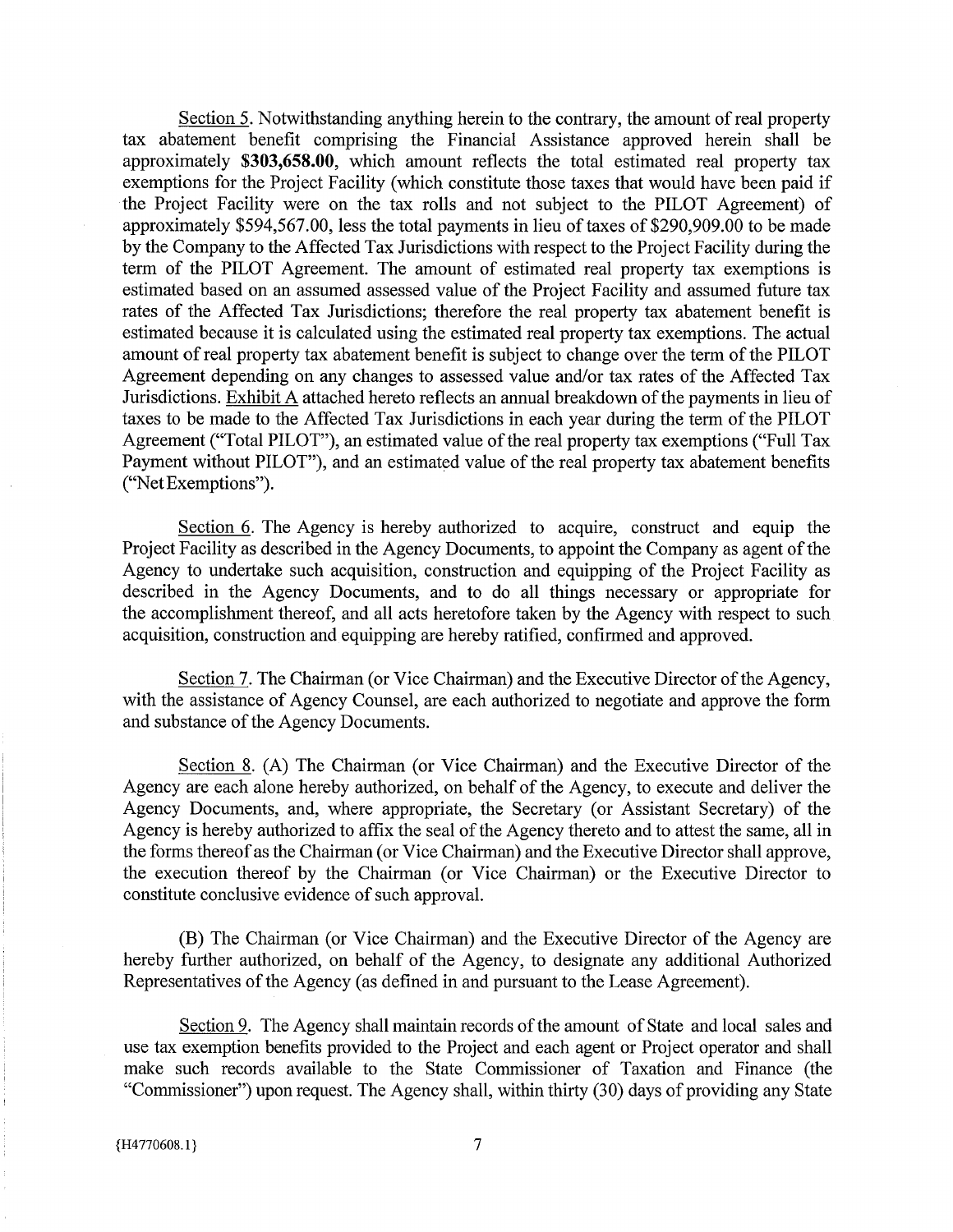sales and use tax exemption benefits, report to the Commissioner the amount of such benefits for the Project, identifying the Project, along with any such other information and specificity as the Commissioner may prescribe. As a condition precedent to the Company's receipt of, or benefit from, any State or local sales and use tax exemptions, the Company must acknowledge and agree to make, or cause its agents and/or operators to make, all records and information regarding State and local sales and use tax exemption benefits available to the Agency upon request. The provisions of Section 875 of the Act are hereby incorporated herein as if set forth herein and the Agency agrees that it shall comply with the requirements of such Section 875 of the Act.

Section 10. The Agency hereby delegates to the Company, as agent of the Agency, the authority to designate (following the execution and delivery of the Agency Documents), agents and sub-agents of the Agency (each, a "Sub-Agent") for purposes of utilizing the Agency sales and use tax exemption with respect to the acquisition, construction and equipping of the Project Facility; provided that any such sub-agency designation shall become effective only upon submission to the Agency within fifteen (15) days of such agency and sub-agency designation: (1) an executed sub-agent appointment agreement (in a form approved by the Agency) and (2) a completed Form ST- 60 of the New York State Department of Taxation and Finance (IDA Appointment of Project Sublessee or Agent for Sales Tax Purposes). Such agents and sub-agents may include contractors and subcontractors involved in the acquisition, construction and installation of the Project Facility.

Section 11. The terms and conditions of subdivision 3 of Section 875 of the Act are herein incorporated by reference and the Company and/or any Sub-Agent shall agree to such terms as a condition precedent to receiving or benefiting from an exemption from State and local sales and use tax exemptions benefits.

Section 12. As a condition precedent to the granting of the Financial Assistance, the Company agrees to execute an agreement with the Agency setting forth the preliminary undertakings of the Agency and the Company with respect to the Project. The form and substance of the proposed agreement, a form of which was available to the members of the Agency (the "Agreement") are hereby approved. The Chairman (or Vice Chairman) and the Executive Director of the Agency are each hereby authorized, on behalf of the Agency, to execute and deliver the Agreement, in substantially the same form as presented at this meeting with changes in terms and form as shall be consistent with this Resolution and as the Executive Director or (Vice) Chairperson shall approve. The execution thereof by the Executive Director or (Vice) Chairperson shall constitute conclusive evidence of such approval.

Section 13. The officers, employees and agents of the Agency are hereby authorized and directed for and in the name and on behalf of the Agency to do all acts and things required or provided for by the provisions of the Agency Documents, and to execute and deliver all such additional certificates, instruments and documents, to pay all such fees, charges and expenses and to do all such further acts and things as may be necessary or, in the opinion of the officer, employee or agent acting, desirable and proper to effect the purposes of the foregoing Resolution and to cause compliance by the Agency with all of the terms, covenants and provisions of the Agency Documents binding upon the Agency.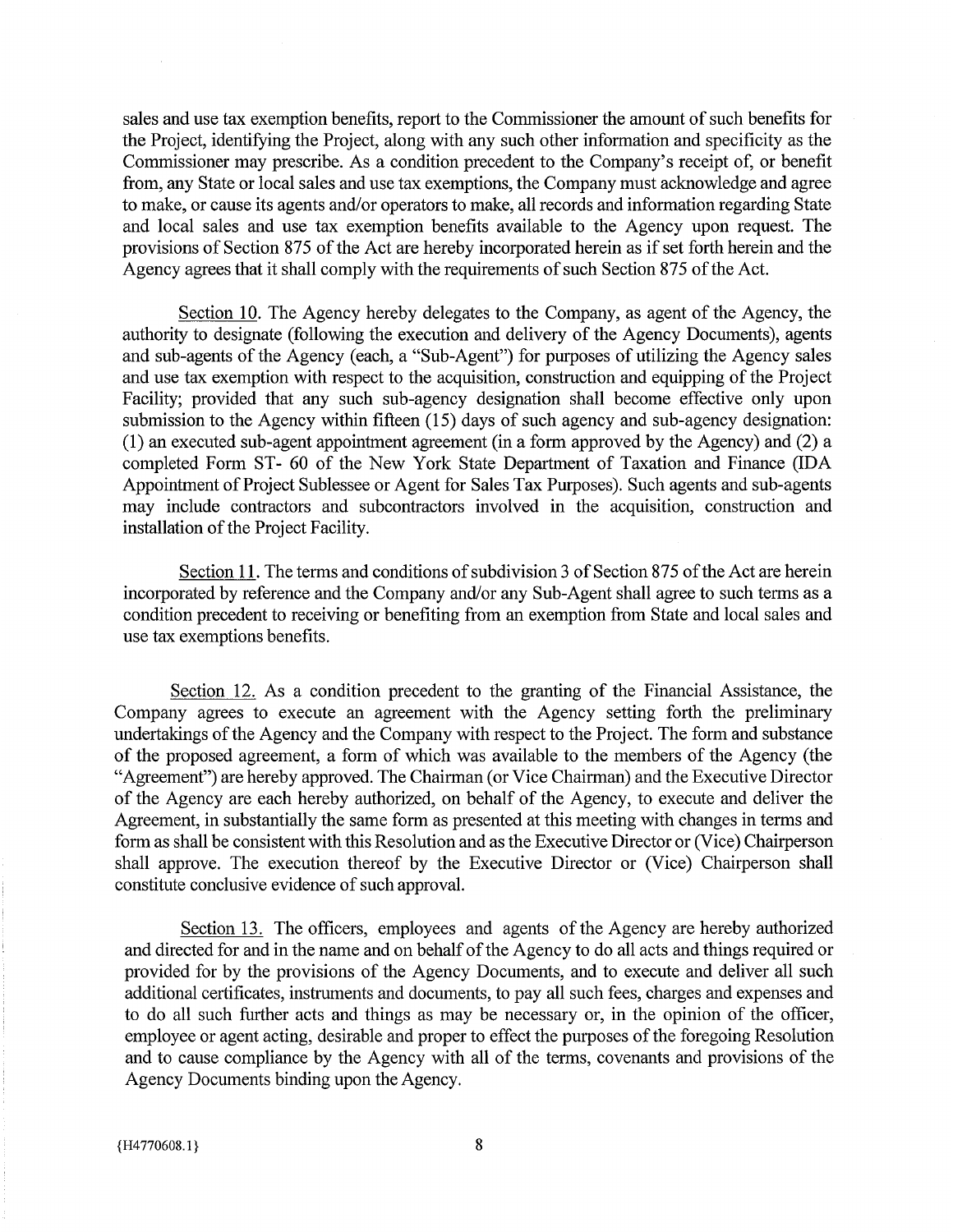Section 14. This Resolution shall take effect immediately upon adoption.

The question of the adoption of the foregoing Resolution was duly put to a vote on roll call, which resulted as follows:

 $\mathcal{A}^{\mathcal{A}}$ 

|                       | <b>AYE</b> | NAY | <b>ABSENT</b> |
|-----------------------|------------|-----|---------------|
| Patrick Hogan         |            |     | Χ             |
| Janice Herzog         | X          |     |               |
| Victor lanno          |            |     | X             |
| Steve Morgan          | Χ          |     |               |
| <b>Susan Stanczyk</b> | X          |     |               |
| Kevin Ryan            | X          |     |               |
| Fanny Villarreal      | X          |     |               |

The Resolution was thereupon declared duly adopted.

 $\sim$ 

 $\lambda$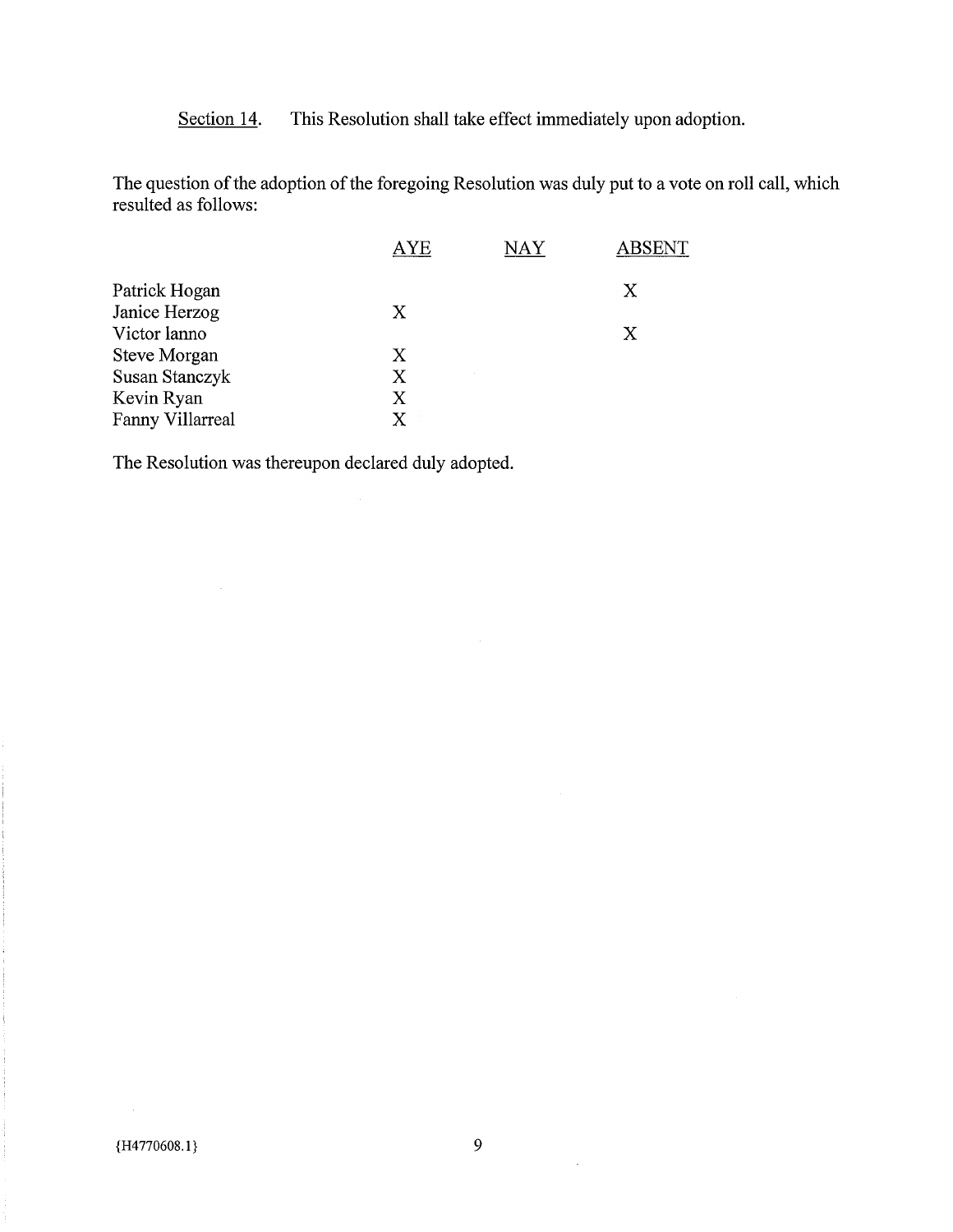## **STATE OF NEW YORK**

 $)$  SS:

### COUNTY OF ONONDAGA)

I, the undersigned Secretary of the Onondaga County Industrial Development Agency, DO HEREBY CERTIFY that I have compared the foregoing extract of the minutes of the meeting of the members of the Agency, including the Resolution contained therein, held on June 14, 2022, with the original thereof on file in my office, and that the same is a true and correct copy of such proceedings of the Agency and of such Resolution set forth therein and of the whole of said original so far as the same relates to the subject matter therein referred to.

 $\mathcal{E}$ 

I FURTHER CERTIFY that (A) all members of the Agency had due notice of said meeting, (B) said meeting was in all respects duly held, (C) pursuant to Article 7 of the Public Officers Law (the "Open Meetings Law"), said meeting was open to the general public and due notice of the time and place of said meeting was duly given in accordance with such Open Meetings Law, and (D) there was a quorum of the members of the Agency present throughout said meeting.

I FURTHER CERTIFY that as of the date hereof, the attached Resolution is in full force and effect and has not been amended, repealed, or rescinded.

IN WITNESS WHEREOF, I have hereunto set my hand this  $\frac{1}{4}$  day of June, 2022.

Marine Zeury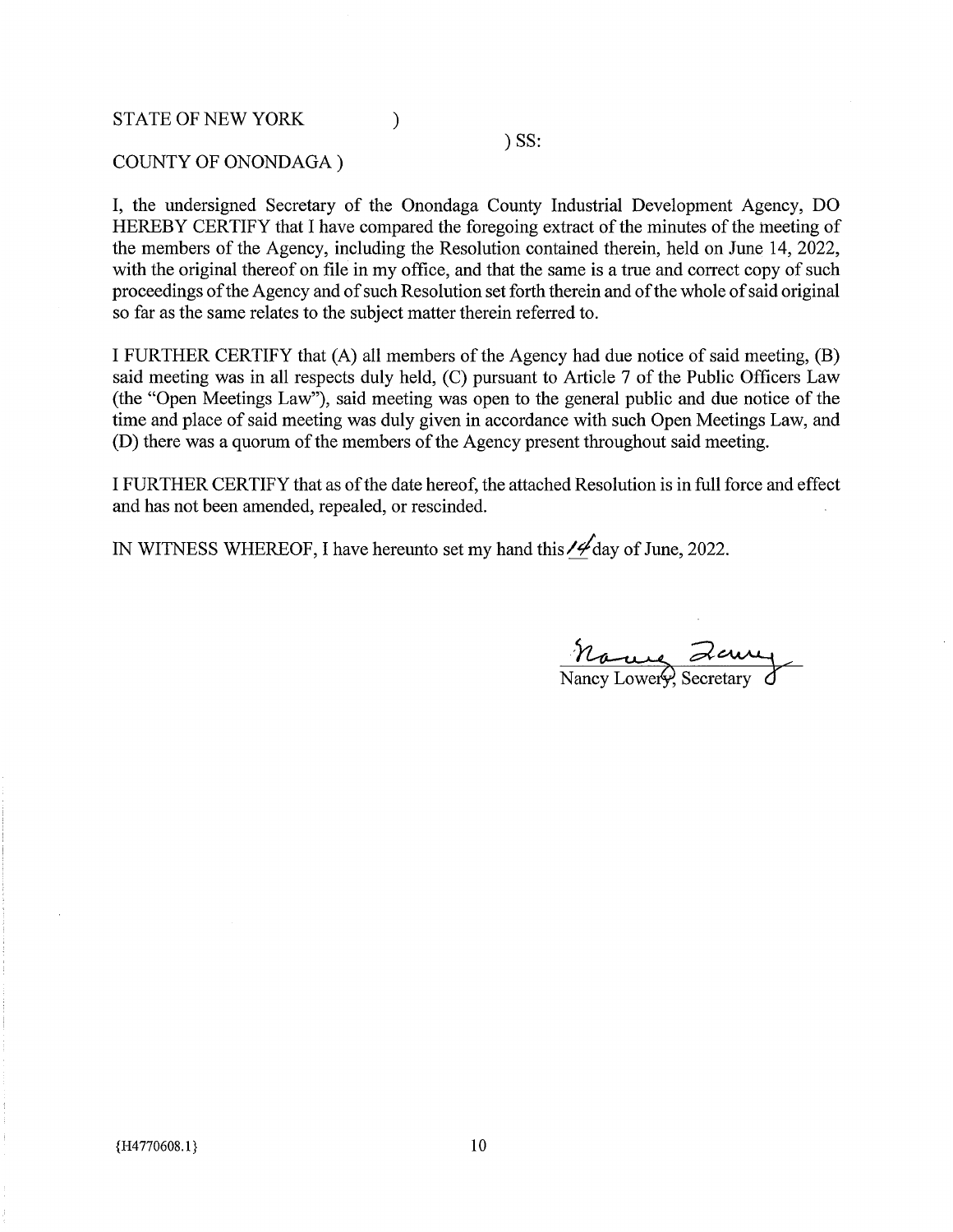# **EXHIBIT A** PILOT SCHEDULE

 $\label{eq:2.1} \begin{split} \mathcal{L}_{\text{max}}(\mathbf{r}) = \mathcal{L}_{\text{max}}(\mathbf{r}) \end{split}$